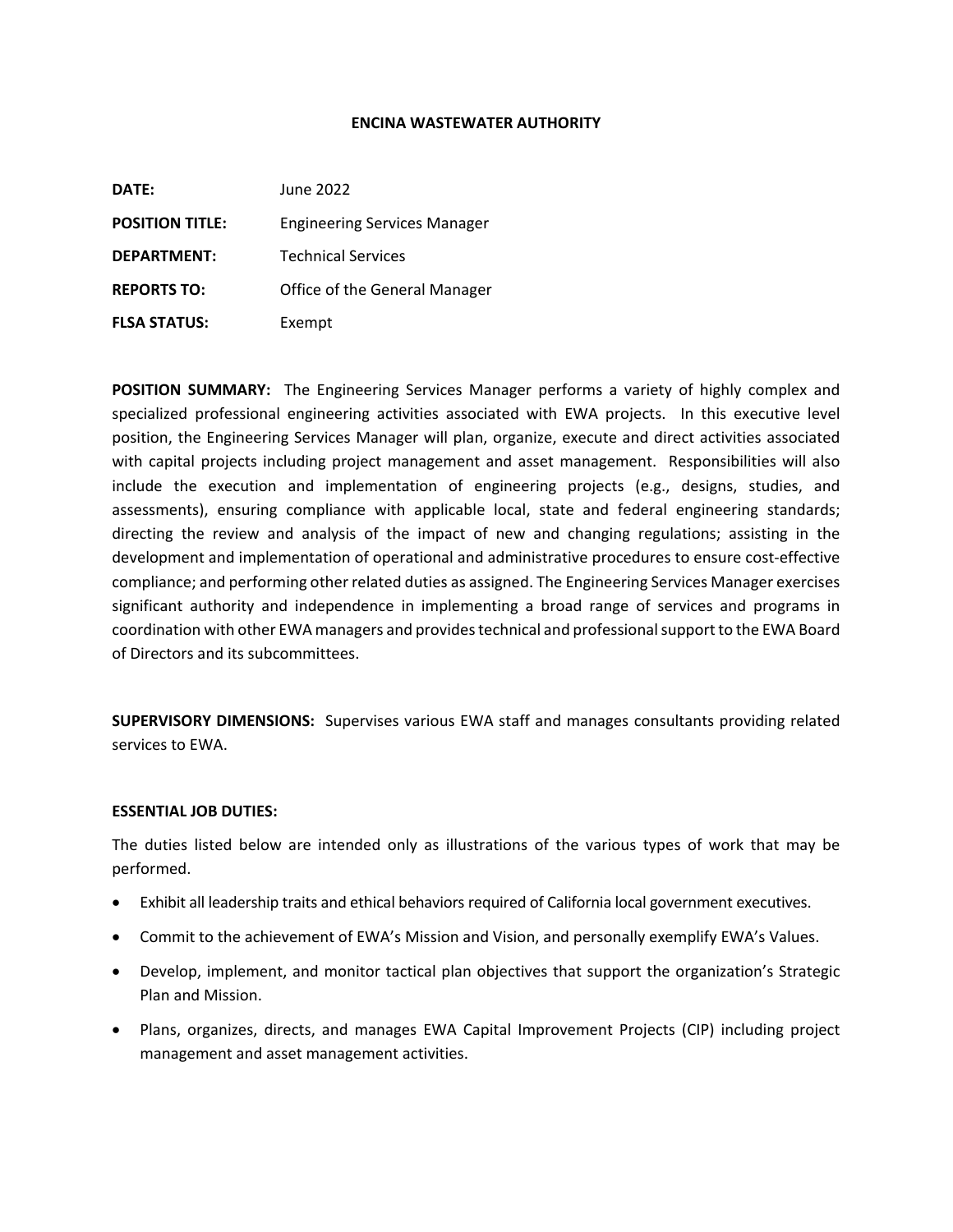- Oversees preparation and update of the Encina Capital Asset Management Plan and the Remotes Capital Asset Management Plan.
- Serves as project manager for the development of EWA CIP planning and asset management documents. Defines scope of work; prepares Requests for Proposals and reviews proposals; conducts planning meetings; meets with engineers, vendors, suppliers, other agencies and other EWA departments; and reviews progress payments from engineering firms and contractors.
- Participates in planning and feasibility studies associated with wastewater and recycled water treatment.
- Manages EWA's Condition Assessment Program for treatment and remote facilities physical assets.
- Direct and review the work of professional engineering consultants in the planning and construction of wastewater and reclamation facilities.
- Prepare correspondence related to engineering and technical functions.
- Prioritizes capital projects within the area of responsibility.
- Provides direct oversight of the Capital Improvement Program annual budget and execution while adhering to EWA's Purchasing Policy and Procedures.
- Regularly monitors and reports on capital spending and develops cash flow projections for financial analyses.
- Prepares and initiates budget transfers in accordance with the Purchasing Policy and Procedures.
- Evaluates assets to determine if they need to be included in the CIP schedule.
- Prepares and checks engineering documents.
- Develops, implements, and monitors tactical plan objectives that support the organization's strategic plan and mission.
- Administers CIP contracts and construction projects and prepares budget requests.
- Provides day-to-day leadership to ensure a high performance, customer-service-oriented work environment that supports EWA's mission, vision, and values.
- Prepares goods and services procurement contracts and related documents in support of engineering programs including scopes of work, requests for bids (RFB) and proposals (RFP); evaluates bids and proposals; chairs selection panels; negotiates contracts; ensures compliance with applicable EWA policies and procedures; and monitors contract performance.
- Participates in Board and Committee meetings as necessary.
- Prepares Board and Committee documents as necessary.
- Makes presentations regarding technical/engineering issues to the Board of Directors.
- Coordinates with other EWA departments when necessary.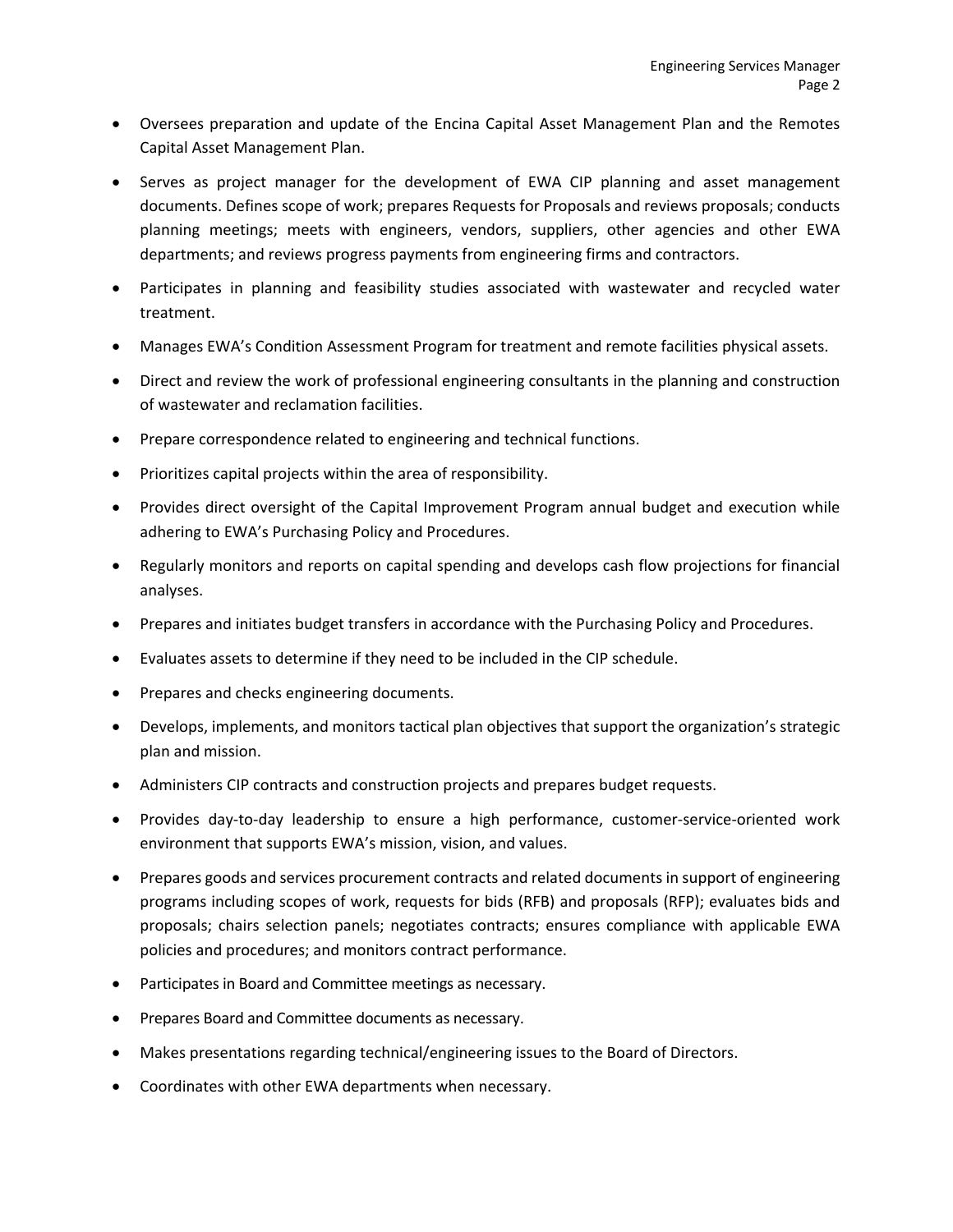• Performs administrative tasks for the organization as needed.

To perform this job successfully, an individual must be able to perform each essential duty satisfactorily. Reasonable accommodations will be made to enable qualified individuals with disabilities to perform the essential functions.

Specific Types of Knowledge, Skills and Physical Abilities Required for These Duties:

- Knowledge of advanced principals, practices, and methods of civil engineering.
- Knowledge of operations, services, and activities of a wastewater treatment plant.
- Ability to research and prepare designs, plans, specifications, estimates, reports, and recommendations relating to engineering projects.
- Knowledge of applicable federal, state, and local laws and regulations related to engineering development and construction of projects.
- Knowledge of project management techniques, appropriate safety precautions and procedures, effective leadership methods, and principles of supervision and training.
- Knowledge of principles and practices of public administration, including budgeting and maintenance of public records; effective management and supervision concepts and techniques; and demonstrated experience using such knowledge.
- Ability to analyze and make sound recommendations on complex engineering, regulatory, water quality, and management issues; understand, interpret, explain, and apply federal, state, and local policy, law, regulation, and court decisions governing EWA operations.
- Ability to prepare clear, concise, and comprehensive correspondence, reports, studies, and other written materials; make effective oral presentations; and exercise sound, expert, independent judgment within general policy guidelines.
- Ability to establish and maintain effective working relationships with local public agencies, contractors, and construction personnel as well as with EWA managers, member agency managers, board members, employees, and the public.
- Ability to supervise, train, and evaluate professional and technical staff.

**EDUCATION REQUIREMENT**: A Bachelor's Degree in Civil, Mechanical, Environmental, Sanitary, or Chemical Engineering or a related field from an accredited college or university. Master's Degree in Engineering or Business Administration is desired but not required.

**EXPERIENCE REQUIREMENT:** Five (5) years of increasingly responsible professional engineering, including two years of project management experience in the design and construction of water, wastewater and recycled water systems. Experience with potable water processes desired but not required.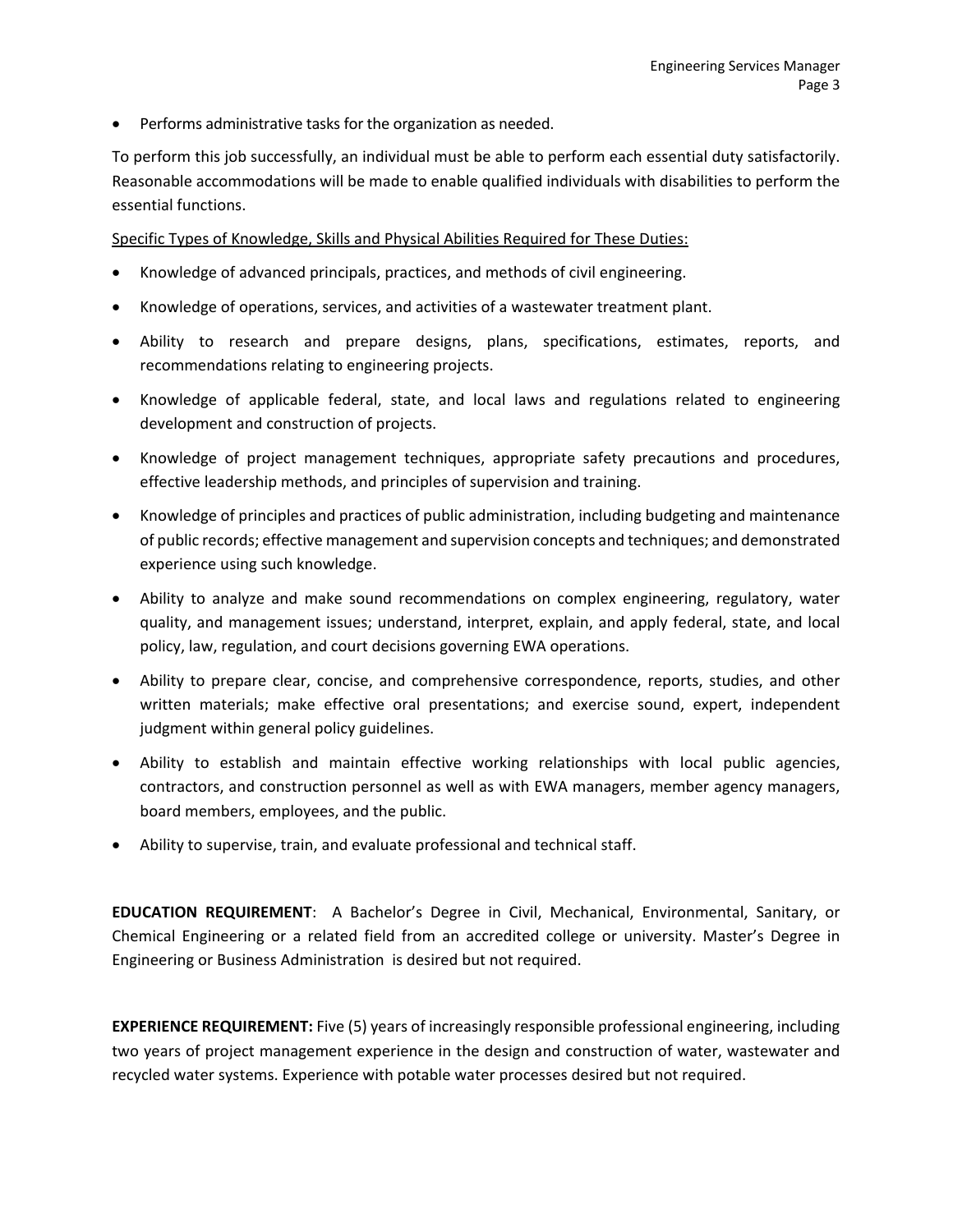**LICENSE REQUIREMENT:** Registration as a Professional Engineer (P.E.) as issued by the California State Board of Registration for Professional Engineers & Land Surveyors or ability to obtain P.E. registration within the first 18 months of hire. Possession of a valid California Class C Driver's License and ability to be insured under EWA's automobile insurance coverage.

Note: Failure to maintain a valid California Driver's License constitutes a possible cause for termination. Failure to obtain California P.E. registration within the first 18 months of hire constitutes a possible cause for termination.

## **PHYSICAL AND MENTAL DEMANDS:**

## **Physical Demands**

While performing the duties of this position, an employee is regularly required to sit, stand, and walk; talk or hear, in person, in meetings, and by telephone; use hands and fingers to handle, feel, or operate standard office equipment.

Specific vision abilities required by this job include close and distance vision and the ability to adjust focus.

# **Mental Demands**

While performing the duties of this position, the employee is regularly required to use written and oral communication skills; read and interpret complex data, information, and documents; analyze and solve problems; observe and interpret people and situations; use math and mathematical reasoning; learn and apply new information or skills; perform highly detailed work on multiple, concurrent tasks with constant interruptions; work under intensive deadlines and interact with other managers, board members, government officials, regulators, employees, and the public.

**WORK ENVIRONMENT:** The employee works under typical office conditions as well as construction or work sites in the course of inspecting and monitoring work or supervising work crews. The noise level in the office environment is usually quiet; work sites may be dirty, loud, and odorous.

**QUALIFICATIONS:** Ability to pass EWA's pre-employment physical examination and drug screen; possession of a good driving record and the ability to be insured by EWA's insurance carrier; and the ability to read, write, speak, and comprehend English.

**RIGHT TO WORK REQUIREMENT:** Must be a United States citizen or possess qualified alien status. Documentation of eligibility to work in U.S. will be required as a condition of employment.

**Encina Wastewater Authority does not discriminate against any applicant for employment on the basis of age, race, color, sex, ancestry, national origin, pregnancy, marital status, sexual orientation, sexual identity, religion, military status, medical condition, mental disability, or physical disability.**